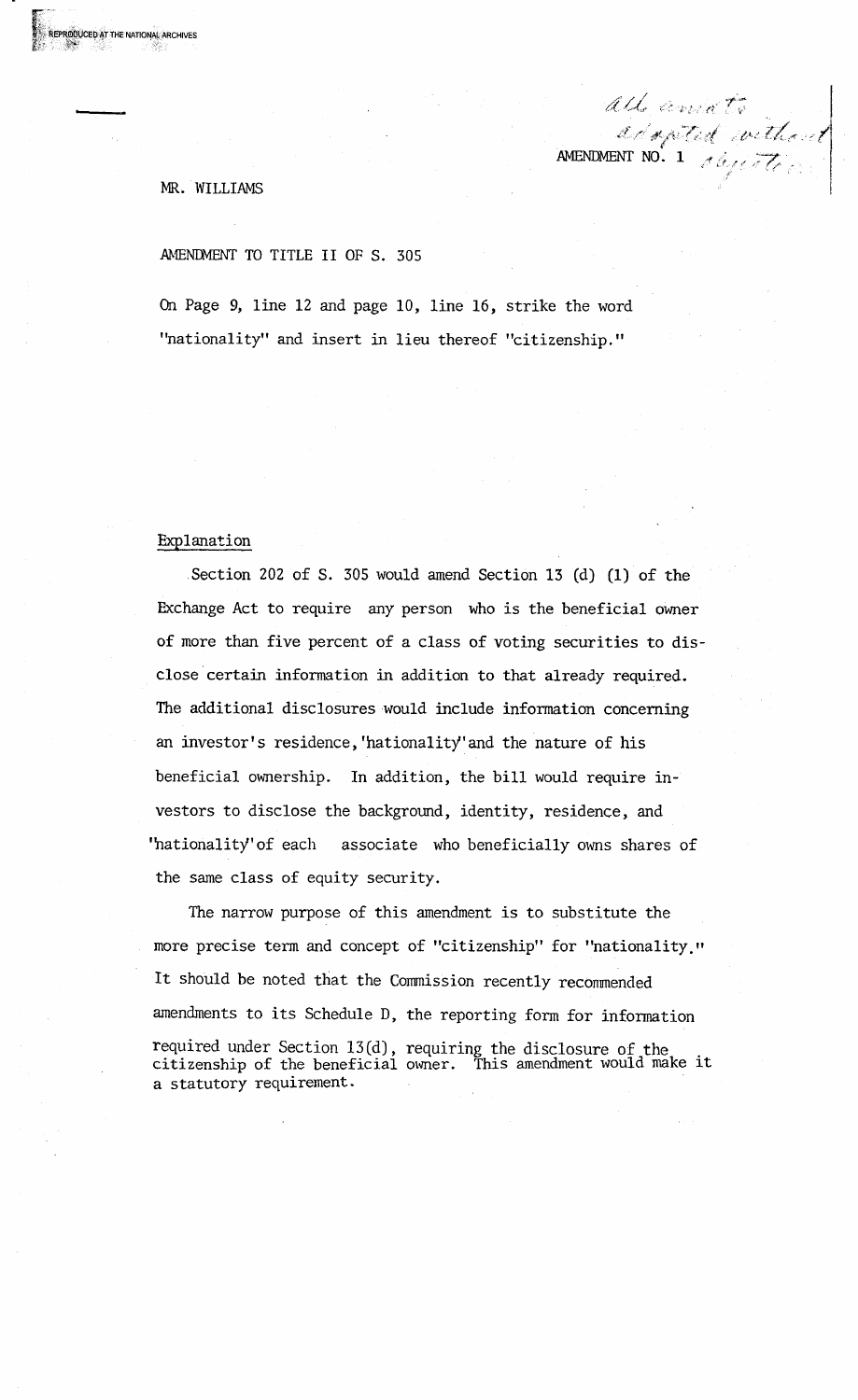ļ

## MR. WILLIAMS

**AT THE NATIONAL ARCHIVES** 

AMENDMENT TO SECTION 203 OF S. 305 IN THE NATURE OF A SUBSTITUE.

Strike proposed subsection (g) beginning on page 11, line 6 through page 14, line 19 and insert in lieu thereof the following:

(g) (1) Any person who  $\vert$  is directly or indirectly the beneficial owner of more than five per centwn . of any security of a class described in subsection (d) (1) of this section shall send to the issuer of the security and shall file with the Commission a statement setting forth, in such form and at such time as the Commission may, by rule, prescribe:

- (A) such person's identity, residence and citizenship; (B) the number and description of the shares in which
- such person has an interest and the nature of such interest;
- (C) the time and manner of acquisition of such shares and subsequent transactions in such shares; and
- CD) such other similar information as the Commission may, by rule, prescribe as necessary or appropriate in the public interest or for the protection of investors.

(2) If any material change occurs in the facts set forth in the statement sent to the issuer and filed with the Commission, an: amendment shall be transmitted to the issuer and shall be filed with the Commission, in accordance with such rules and regulations as the Commission may prescribe as necessary or appropriate in the public interest or for the protection of investors.

(3) When two or more persons act as a partnership, limited partnership, syndicate, or other group for the purpose of acquiring, holding, or disposing of securities of an issuer, such syndicate or group shall be deemed a "person" for the purposes of this subsection.

(4) In determining, for purposes of this subsection, any percentage of a class of any security, such class shall be deemed to consist of the amount of the outstanding securities of such class, exclusive of any securities of such class held by or for the account of the issuer or a subsidiary of the issuer.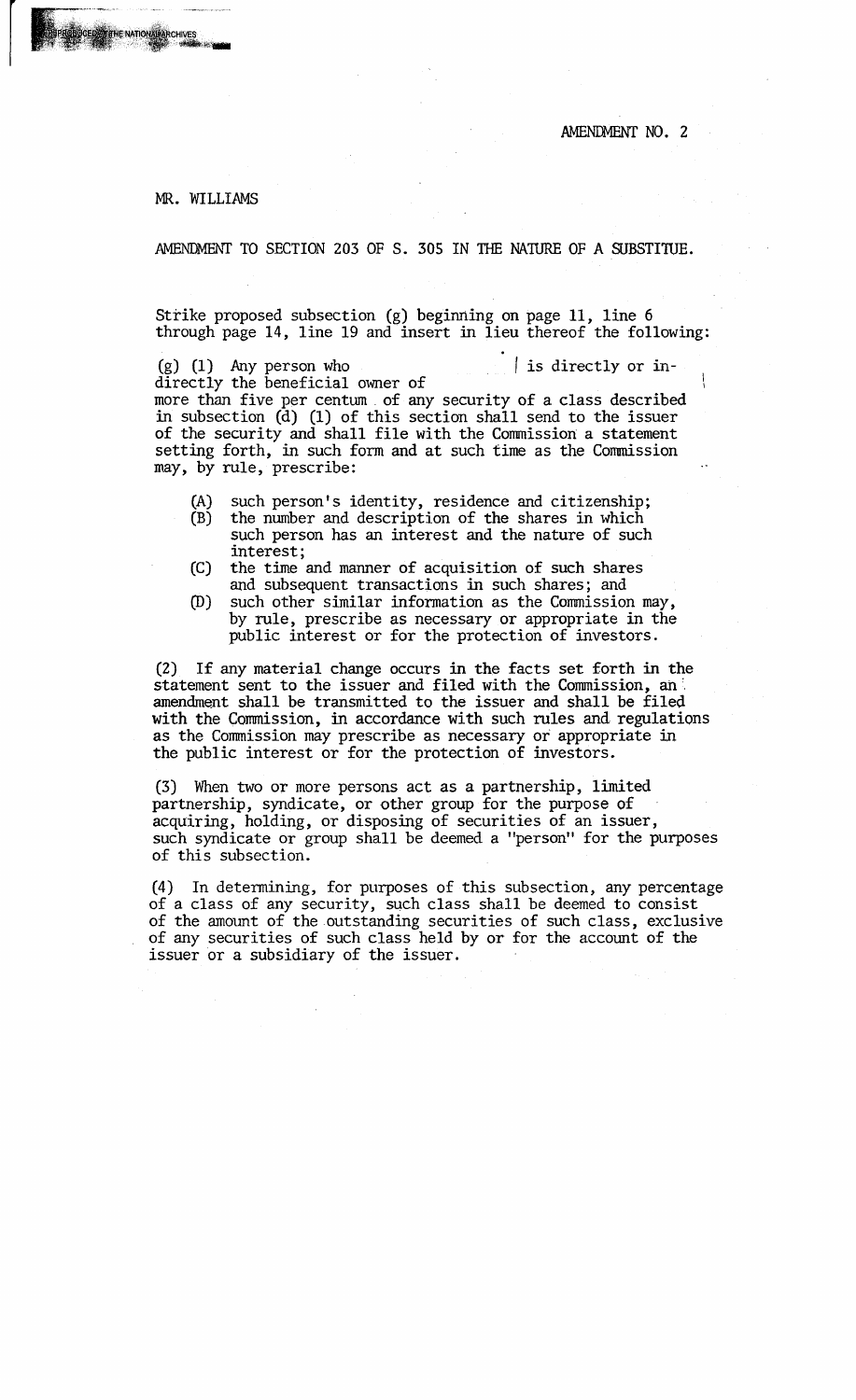(5) In exercising its authority under this subsection, the Commission shall take such steps as it deems necessary or appropriate in the public interest or for the protection of investors (A) to achieve centralized reporting of information regarding ownership and other interests in securities, (B) to avoid unnecessarily duplicative reporting by and minimize the compliance burden on persons required to report, and  $(C)$  to tabulate and promptly make available the information contained in any report filed pursuant to this subsection in a manner which will, in the view of the Commission, maximize the usefulness of the information to other Federal and State agencies and the public.

(6) The Commission may, by rule or order, exempt, in whole or in part, any person or class of persons from the reporting requirements of this subsection as it deems necessary or appropriate in the public interest or for the protection of investors.

within 30 months of the date of enactment of this subsection (H) The Commission shall report to the Congress/with respect to (1) the effectiveness of the ownership reporting requirements contained in this title, and (2) the desirability and the feasibility of reducing or otherwise modifying the 5 per centum threshold used in subsections (d) (1) and  $(g)$  (1) of this section, giving appropriate consideration to:

- (A) the incidence of avoidance of reporting by beneficial owners using multiple holders of record;
- (B) the cost of compliance to persons required to report;
- (C) the cost to issuers and others of processing and disseminating the reported information;
- (D) the effect of such action on the securities markets, including the system for the clearance and settlement of securities transactions;
- (E) the benefits to investors and to the public;
- (F) any bona fide interests of individuals in the privacy of their financial affairs;
- (G) the extent to which such reported information gives or would give any person an undue advantage in connection with activities subject to sections 13 (d) and 14 (d) of this title;
- (H) the need for such information in connection with the administration and enforcement of this title; and
- (I) such other matters as the Commission may deem relevant, including the information obtained pursuant to section 13 (f) of this title:

E NATIONAL ARCHIVES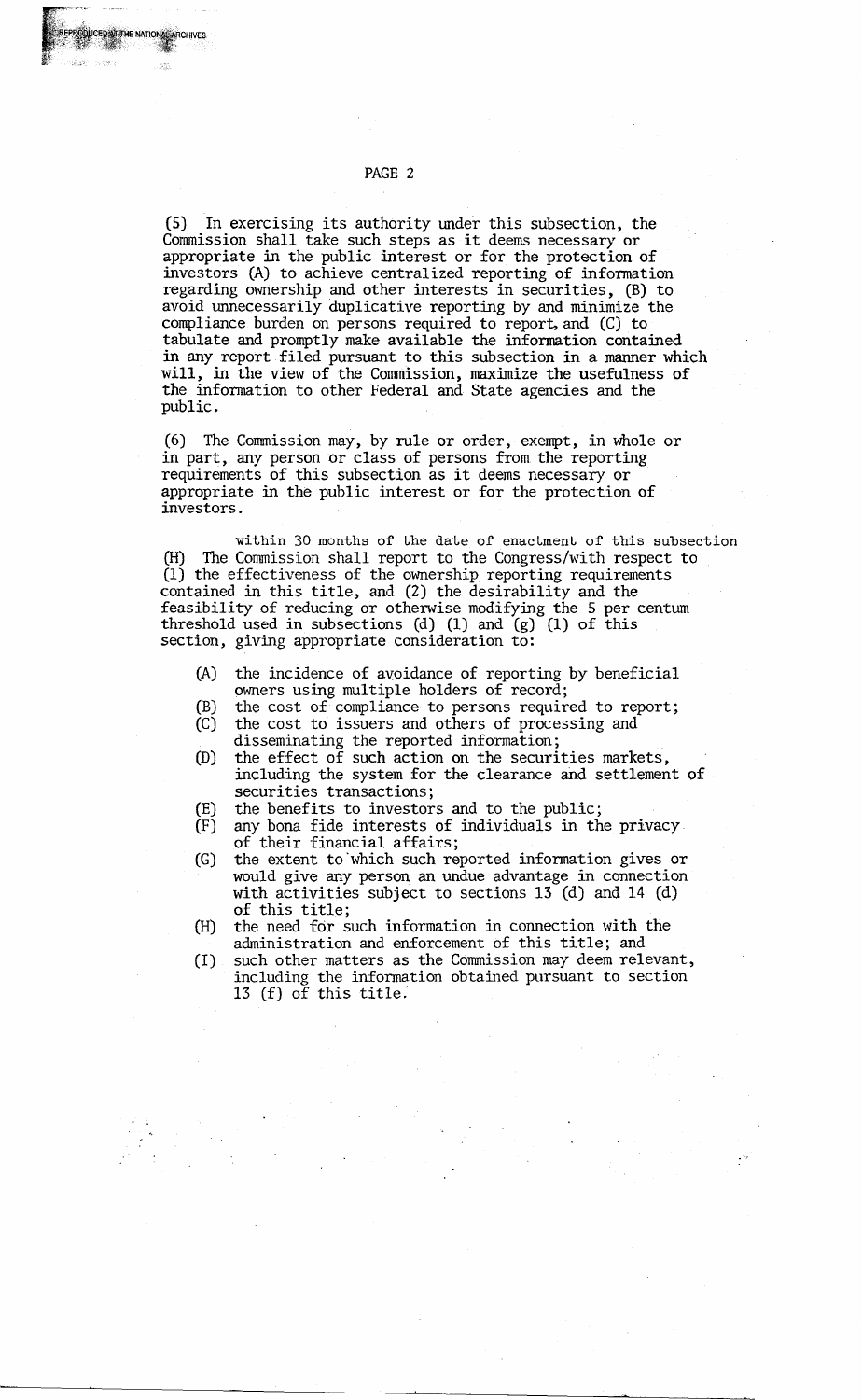# PAGE 3

# EXPLANATION

Paragraph 1 would add a general disclosure provision to existing law applicable to 5 percent owners of certain securities who are not currently required to report under section 13 (d). The form of the disclosure is left to rulemaking so as to afford the Commission requisite flexibility in prescribing details of the ownership statement and to enable the Commission to conform such rules, to the extent possible, with Sections 13 (d) and 16 (a). The paragraph generally circumscribes, however, the nature of the information to be reported.

Paragraphs (2), (3) and (4) substantially parallel Paragraphs (2),  $(3)$  and  $(4)$  of Section 13  $(d)$  in order to maintain uniformity of terms and of the requirements for filing amended statements. Section 13 (d), however, requires reporting owners to file a statement with any exchange on which the security in question is traded. Section 13 (g) dispenses with that requirement.

Paragraph (5) directs the Commission to take appropriate steps to establish a centralized, non-duplicative system for reporting ownership information. The language encompasses reporting under all sections of the Securities Exchange Act and parallels language which appears in Section l3(f), relating to disclosure by institutional investment managers. It would also require the Commission to tabulate the information and promptly make it available for public use and inspection.

Paragraph (6) authorizes the Commission to exempt persons from the reporting requirements of subsection (g).

New subsection (H) would direct the Commission, upon consideration of specified criteria, to report to Congress within 30 months of the effective date of the subsection on the effectiveness of the ownership reporting requirements contained in the Exchange Act and the desirability and feasibility of reducing or otherwise modifying the 5 percent threshold for reporting under subsections  $(d)$  (1) and  $(g)$  (1) of the Act.